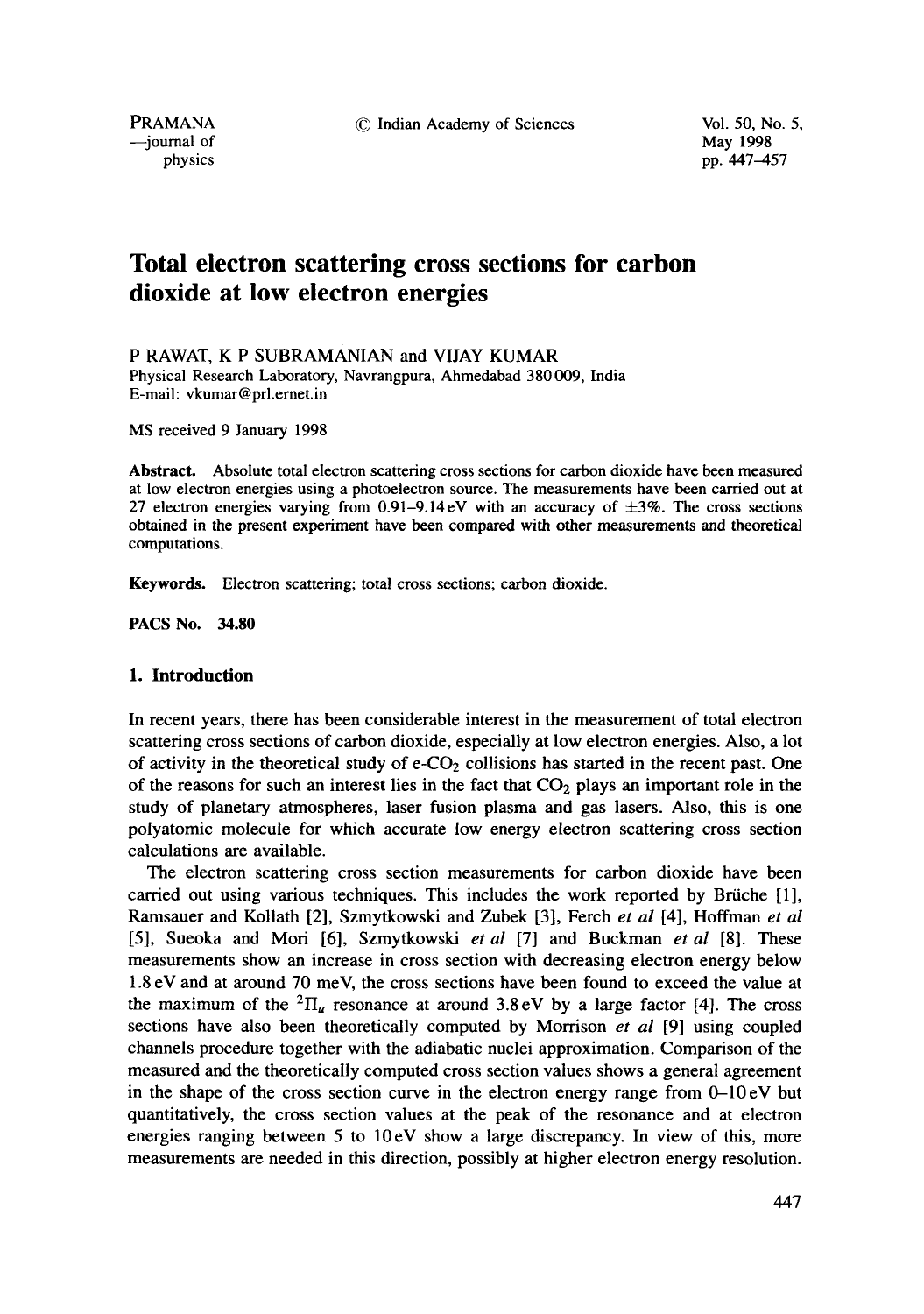This paper is a part of the ongoing research work which aims to measure total electron scattering cross sections for atoms and molecules at low electron energies using a photoelectron source. Previously, cross section measurements have been carried out for helium, neon [10], argon, krypton, xenon [11], molecular hydrogen [12] and molecular oxygen  $[13]$  at electron energies from  $0-10$  eV. In this paper, we present the cross sections for carbon dioxide in the electron energy range between 0.91 and 9.14eV at an electron energy resolution of 45 meV.

#### **2. Experimental set up**

The experimental set up used for the study, the method for analysis of the data and error analysis have been described in detail previously by Kumar *et al* [10] and Subramanian and Kumar [ll]. In brief, the experiment consists of measuring the intensities of the peaks in the photoelectron spectra of the source gas such as argon, krypton, xenon or carbon dioxide itself. The photoelectrons thus produced by the source gas are scattered by the target gas, the cross section of which is to be determined. Each peak in the photoelectron spectrum of the source gas provides one point in the electron energy scale.

Electrons are produced by photoionizafion of the source gas in a small ionization region located close to the electron energy analyser. Vacuum ultraviolet photons from strong atomic emission lines are allowed to impinge on the source gas which is photoionized and electrons of different energies corresponding to the states of the ions are produced. With different combination of photons of three different wavelengths (He I 58.4, Ne I 73.6 and 74.4 nm) and argon, krypton, xenon and carbon dioxide as source gases, a large number of electron energies are accessible from 0.91 to 9.14eV. The resonant emission lines He I (58.4 nm) and Ne I (73.6 and 74.4 nm) are produced by microwave discharge of helium and neon respectively. The intensity of the photon beam is monitored using a beam splitter which consists of a high transparency wire mesh mounted at an angle of 45° to the beam axis. More than 90% of the light is transmitted and the rest is reflected towards a light detector which includes a perspex light pipe coated at the front end with a scintillator, pterphenyl, and an EMI 6199 photomultiplier. Any change in the light intensity could thus be monitored using the beam splitter, and the change in intensity, if any, during the experiment could be incorporated in the results.

The transmitted photon beam was allowed to pass through a large number of circular baffles before emerging into a small region where photoionization of the source gas takes place. The pressure of the source gas was kept low to avoid any electron scattering by the source-gas atoms/molecules. The photoelectrons thus produced were energy analysed using a cylindrical mirror analyser (CMA) and were detected by a channeltron (4029, Galileo Electro-Optics Corp., USA) operated in the counting mode. After proper amplification, the signals were stored in a microprocessor-controlled multichannel analyser operated in the multiscaling mode.

The CMA has a slit-to-slit focusing geometry and the diameter of the inner and outer cylinders were 10.2 and 25.4 cm respectively. The photoelectrons produced in the ionization region were allowed to enter the first slit of the analyser at an angle of  $54^{\circ}44' \pm 3^{\circ}$ . The distance between the two slits was kept at 15.9cm, in accordance with the best focusing conditions around  $55^\circ$ . A slit width of  $2 \text{ mm}$  was used for both the slits. The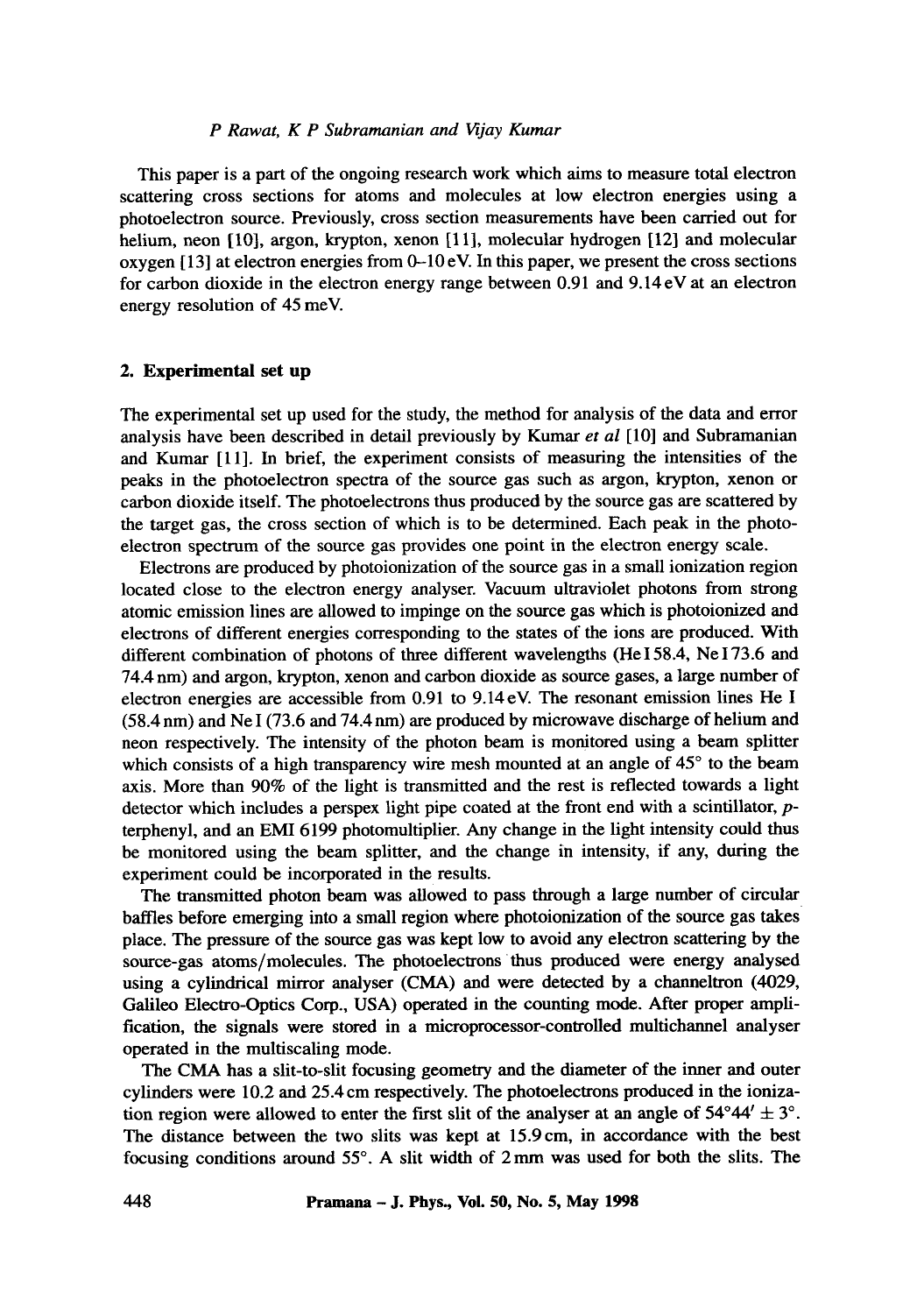photoelectrons, thus, produced were allowed to be scattered by the target gas and the scattering path length, limited between the centre of the ionization region and the first slit used to define the 55 $^{\circ}$  angle over the  $2\pi$  geometry, was 2.37 cm. Without any target gas, the amplitudes of the photoelectron peaks produced by the source gas were monitored at a fixed but low source gas pressure in the ionization region. The target gas was then introduced and if the source gas and target gas were not the same, the amplitudes of the photoelectron peaks would decrease with increasing target gas pressure. This decrease was attributed to electron scattering by target gas species whose number density increases with increasing pressure. When the source and target gas were the same (e.g. in case of carbon dioxide), the amplitudes of the photoelectron peaks would first increase with increase of source/target gas pressure and after a certain gas pressure was attained, the amplitudes would start decreasing with subsequent increase in gas pressure. To begin with, the increase in peak amplitudes would be due to the increase in photoelectron production rate followed by small electron scattering, but the subsequent decrease in amplitudes was because of scattering alone. The absolute gas pressure in the ionization and scattering regions was measured using an MKS capacitance manometer (head 310MH-1). The details about pressures in different regions of the instrument have been given in a previous publication [10].

### **3. Method and error analysis**

Using the technique described above, electron scattering cross sections for carbon dioxide have been measured at 27 energies. When source and target species are different, the electron scattering cross section  $\sigma$  can be evaluated by using the following equation:

$$
\ln\left(\frac{I_{e2}}{I_{e1}}\frac{I_{\lambda 01}}{I_{\lambda 02}}\right)=\frac{P_1-P_2}{760}\left[n_0\sigma x+k(al_1+l_2\right].\tag{1}
$$

Here  $I_{e1}$  and  $I_{e2}$  are the amplitudes of the photoelectron peak at two different target gas pressures  $P_1$  and  $P_2$ ,  $I_{\lambda 01}$  and  $I_{\lambda 02}$  are the incident photon intensities monitored by the beam monitor during the experiment at two pressures,  $l_1$  is the distance from the centre of the beam splitter to the circular aperture covering the ionization region,  $l_2$  is the distance from the same aperture to the actual ionization region defined geometrically by different slits in the accelerator region and cylindrical mirror analyser,  $x$  is the scattering path length, a is the ratio of the pressures of the target gas outside and inside the ionization region and  $k$  is the photoabsorption coefficient of the target gas at a particular photon wavelength (figure 1). The total photoabsorption coefficients for carbon dioxide at the three incident photon wavelengths have been taken from Samson and Yin [14]. The ratios of  $I_{\lambda01}$  and  $I_{\lambda02}$  were determined from the beam splitter as described previously [10].

When source and target gas species are the same, the electron scattering cross sections could be evaluated by the equation given below:

$$
\ln\left(\frac{I_{e2}}{I_{e1}}\frac{I_{\lambda 01}}{I_{\lambda 02}}\frac{P_1}{P_2}\right)=\frac{P_1-P_2}{760}[n_0\sigma x+k(al_1+l_2)].
$$
\n(2)

Error analysis in the measurement of electron scattering cross sections has been discussed in detail previously [10]. Based on those discussions, the probable error in the

**Pramana - J. Phys., Vol. 50, No. 5, May 1998 449**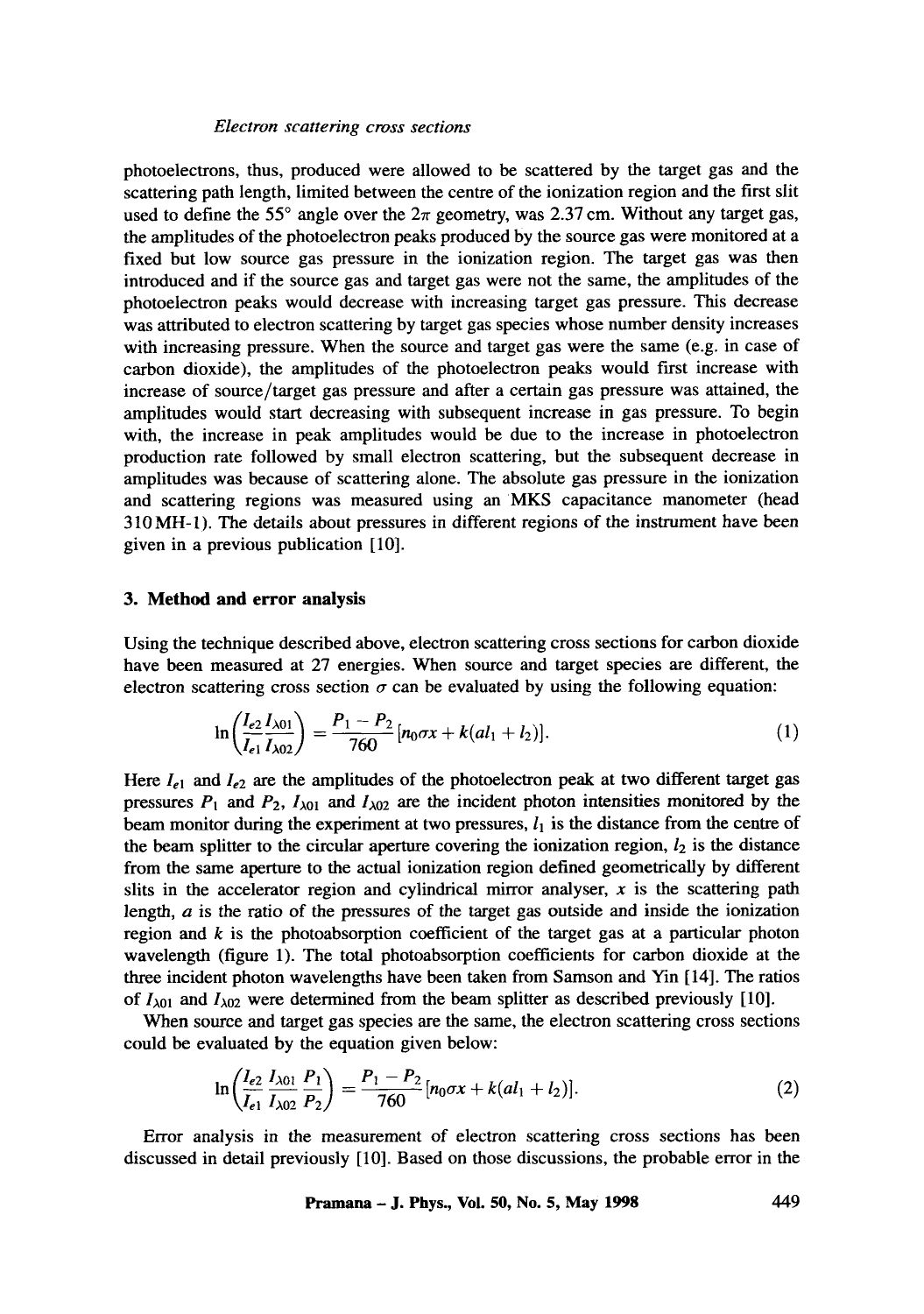

Figure 1. Schematic diagram showing ionization as well as the electron scattering region in the cylindrical mirror analyser of the photoelectron spectrometer.

present experiment was estimated to be  $\pm 3\%$ . The electron scattering cross sections for carbon dioxide were measured using equations (1) and (2) respectively in the two cases described above. In both these equations, all parameters  $I_{e1}$ ,  $I_{e2}$ ,  $I_{\lambda 01}$ ,  $I_{\lambda 02}$ ,  $P_1$  and  $P_2$  could be determined experimentally and cross sections could be calculated.

The problem of inadequate discrimination against forward scattered electrons is a difficult one. Such an inadequacy is due to the inability of the experimental system to discriminate low angle scattered electrons which, in general, have large amplitudes. Attempts to estimate the magnitude of this effect on the measured cross sections in a certain experimental set up becomes much more difficult as almost no experimental values of elastic and inelastic differential scattering cross sections at very low angles are available. An attempt, however, has been made in this direction for our experimental set up using a numerical simulation method.

In the present experimental set up, the geometry of the apparatus allows a full cone angle of  $3^\circ$  beam of electrons into the analysing region (figure 1). Taking into account the forward scattering of the electrons near the exit slit of the scattering region, it would be safe to assume that the overall angle of emergence is increased by a factor of two, giving the full cone angle of  $6^\circ$  around the nominal angle of projection of  $54^\circ 44'$ .

In order to study the problem of inadequate discrimination against forward scattered electrons, a Monte Carlo method was developed. The electron trajectories originating from the ionization region and terminating at the detector were numerically studied using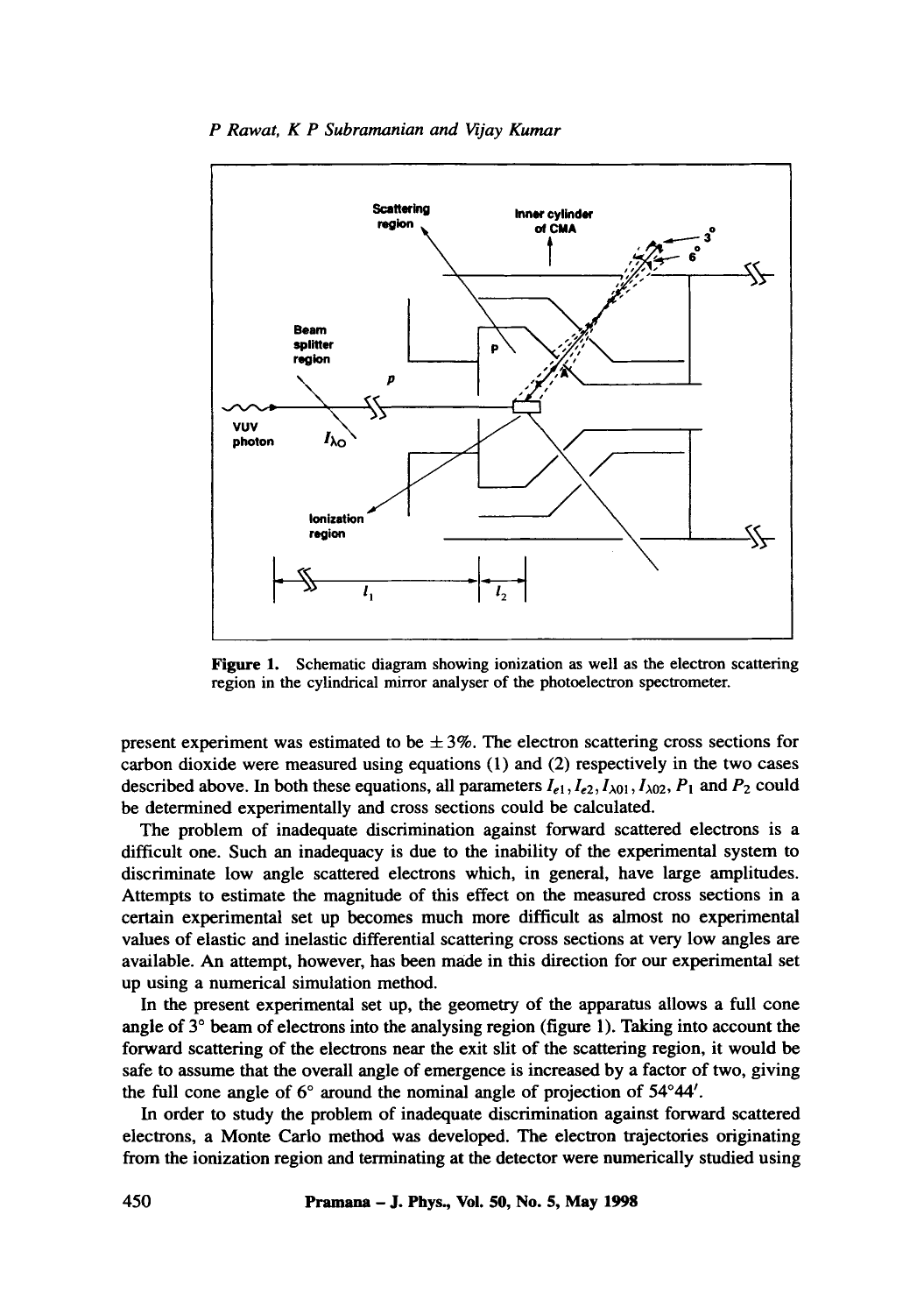five random generators. These random generators appropriately took care of the spread in parameters related to (i) the finite length of the ionization region where photoelectrons are produced, (ii) random angle of projection within the allowed cone of ejection determined by the geometry, (iii) spread in energy of the photoelectron determined by the thermal broadening, (iv) place nearby the first slit A (figure 1) where a chosen fraction of the emitted photoelectrons are undergoing forward scattering and (v) deflection in angle within a specified cone due to the forward scattering. Assuming cylindrical symmetry of the spectrometer, the analysis was carried out in the in-plane geometry. In the absence of values of differential cross section available at small angles, the forward scattering cross section at the exit slit was arbitrarily chosen as  $100\,\text{\AA}^2$  per steradian, which is about 6 times larger than the peak value of the measured total cross section in the present work.

The discrimination due to geometry was computed using normal trigonometrical relations. The discrimination due to the range differences are computed with the standard equation for range of electron trajectory in the analysing field of a slit-to-slit focussing type CMA given by

$$
L = r_1 \times \sqrt{4\pi k} \cos \theta \exp(-k \sin^2 \theta) \text{erf } (\sqrt{k} \sin \theta).
$$
 (3)

Equation (3) has been derived by Karras *et al* [15]. The error function erf( $\sqrt{k} \sin \theta$ ) is defined as

$$
\mathrm{erf}(x)=\frac{2}{\sqrt{\pi}}\int_0^x e^{-t^2}\mathrm{d}t,
$$

where  $x = \sqrt{k} \sin \theta$ . The analyser constant,  $k = E/eV \ln(r_2/r_1)$ , E is the energy of the electron in eV,  $e$  is the electronic charge,  $V$  is bias potential applied to the analysing field electrode,  $\theta$  is the angle of projection and  $r_1$  and  $r_2$  are the radii of the inner and outer cylinders of CMA.



**Figure 2.**  Result of Monte Carlo calculations showing angular discrimination of the forward scattered electrons in the apparatus used in the present experiment.

**Pramana - J. Phys., Vol. 50, No. 5, May 1998 451**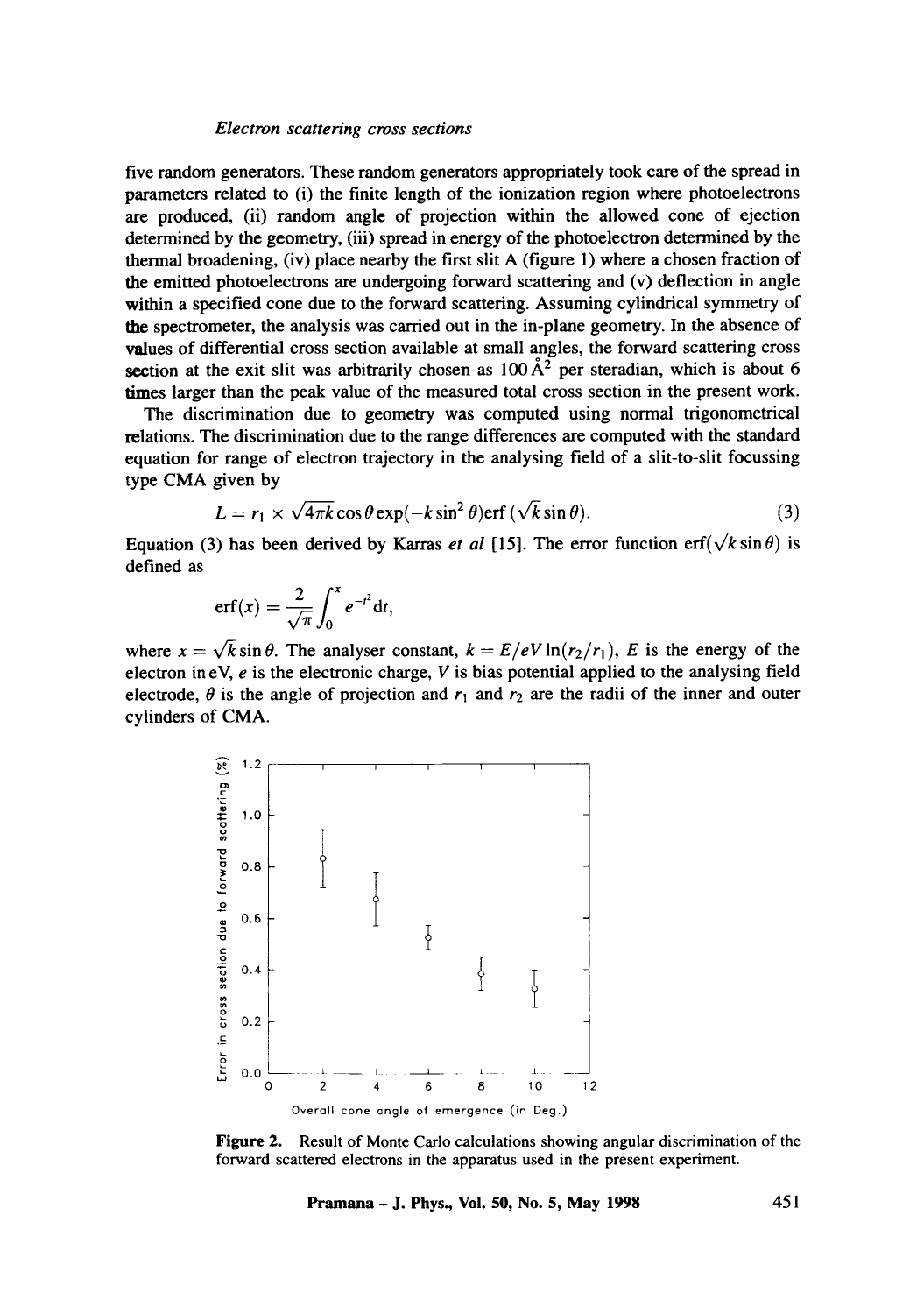In the present study, 250,000 trajectories were analysed for different values of  $\Delta \epsilon / E$ , where E is the energy of the photoelectron and  $\Delta \epsilon$  is the spread in energy due to thermal broadening. For each value of  $\Delta \epsilon / E$ , five sets of data were generated for deriving standard deviation values. Finally, similar data were generated for different angles of emergence for forward scattering giving the full cone angles of  $2, 4, 6, 8$  and  $10^{\circ}$ .

The result shows that the average value of error in cross section due to lack of discrimination is more or less independent of  $\Delta \epsilon / E$  in the chosen range of 0.2 to 0.6%. However, it is very much dependent on the overall cone angle of emergence. The results of the present study are shown in figure 2, where the error in cross section value is plotted against the overall cone angle of emergence.

For our experimental system where the overall cone angle of emergence has been estimated to be  $6^{\circ}$ , the maximum error due to inadequate discrimination against forward scattering has been found to be about 0.5%.

## **4. Results and discussion**

The total electron scattering cross sections for carbon dioxide as measured in the present experiment are shown in figure 3 for electron energies ranging from 0.91 to 9.14eV along with error bars at four energies only. Also shown in the figure are the measured cross sections reported by Ferch *et al* [4], Hoffman *et al* [5], Buckman *et al* [8], and Szmytkowski *et al* [7] and theoretically computed cross sections by Morrison *et al* [9]. Transmission measurements made with an electron time-of-flight spectrometer were reported by Ferch *et al* [4] in the low electron energy region (0.07 to 4.62 eV) with an energy resolution of 10 meV at 0.07 eV and 250 meV at 3.8 eV respectively. The measurements of Hoffman *et al* [5] were carried out using a beam transmission technique at electron energies from 2-50eV at an energy resolution of 140 meV. The retarding potential time-of-flight technique was used by Sueoka and Mori [6] and a time-of-flight technique was also used by Buckman *et al* [8] to measure cross sections at electron energies from 5 to 403 eV and 0.10-5.0 eV with an energy resolution of 300 and 250 meV respectively. A linear transmission method was employed by Szmytkowski *et al* [7] for electron energies varying from 0.5 to 80 eV at the energy resolution of 50 meV. The cross sections were also measured using the Ramsauer technique by Briiche [1] and Ramsauer and Kollath [2] and the normalized values of cross section were reported by Szmytkowski and Zubek [3] using a linear transmission method in the electron energy 1-49 eV, 0.2- 2 eV and 2-8 eV respectively. The theoretically computed cross sections were reported by Morrison *et al* [9], Morrison and Lane [16], Collins and Morrison [17], and Lynch *et al*  [18]. A theoretical coupled channels investigation was reported by Morrison *et al* [9] for incident electron energies from 0.07 to 10.0 eV. The fixed nuclei approximation was made with the molecule in the ground state and the nuclei frozen at their equilibrium positions. The static-model exchange-polarization interaction potential was used to calculate total integrated cross sections. The improvement in the method was carried out by Collins and Morrison [17] at electron energies ranging from 0.1 to 2eV by using orthogonalized model potential. Lynch *et al* [18] calculated the integrated elastic electron scattering cross sections from 0-100 eV using the continuum multiple scattering model with the Hara exchange approximation. For the sake of convenience and for reasons of clarity, the cross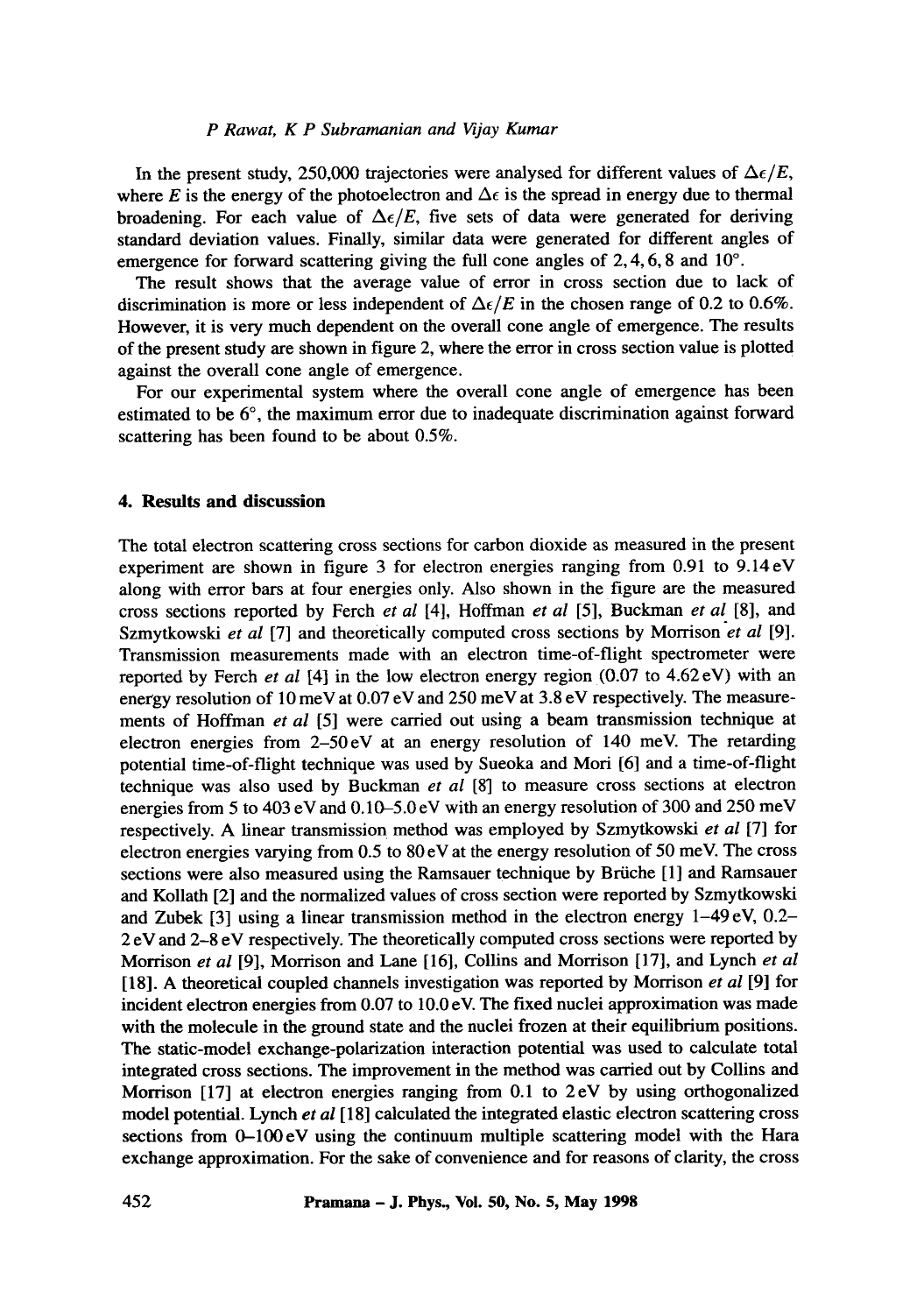

Figure 3. Total electron scattering cross sections for carbon dioxide as a function of incident energy from 0.91 to 9.14eV obtained by various researchers. The symbols denote: ○, Buckman *et al* [8];  $\nabla$ , Hoffman *et al* [5],....., Morrison *et al* [9]; □, Szmytkowski *et al* [7];  $\Delta$ , Ferch *et al* [4];  $\bullet$ , present work;  $\rightarrow$  , cross section curve after proper curve fitting (present work).

section values reported by Briiche [1], Ramsauer and Kollath [2], Szmytkowski and Zubek [3], Morrison and Lane [16], Collins and Morrison [17] and Lynch *et al* [18] have not been included in figure 3.

For the sake of discussion, the cross section curve (figure 3) in the total electron energy range from 0-9 eV has been divided into three regions. These include energy regions below 2 eV, between 2 to 5 eV and between 5 to 9 eV. In the first energy region, the cross section has been found to decrease rapidly with increasing energy followed by a sharp increase at higher energies. This rapid decrease is mainly due to s-wave scattering and thus can be explained by a nearly bound  $l = 0$  state in the e-CO<sub>2</sub> potential [9, 19]. The existence of such a virtual state has been verified both experimentally by Kochem *et al*  [20] as well as theoretically by Estrada and Domcke [21]. At energies below 1.1 eV, there is an excellent agreement in cross section values reported by Buckman *et al* [8], Szmytkowski *et al* [7], Fetch *et al* [4], Morrison *et al* [9] and those obtained in the present experiment. But the agreement worsens at increasing energies. There is a large discrepancy between the results shown in figure 3 compared to values reported by Lynch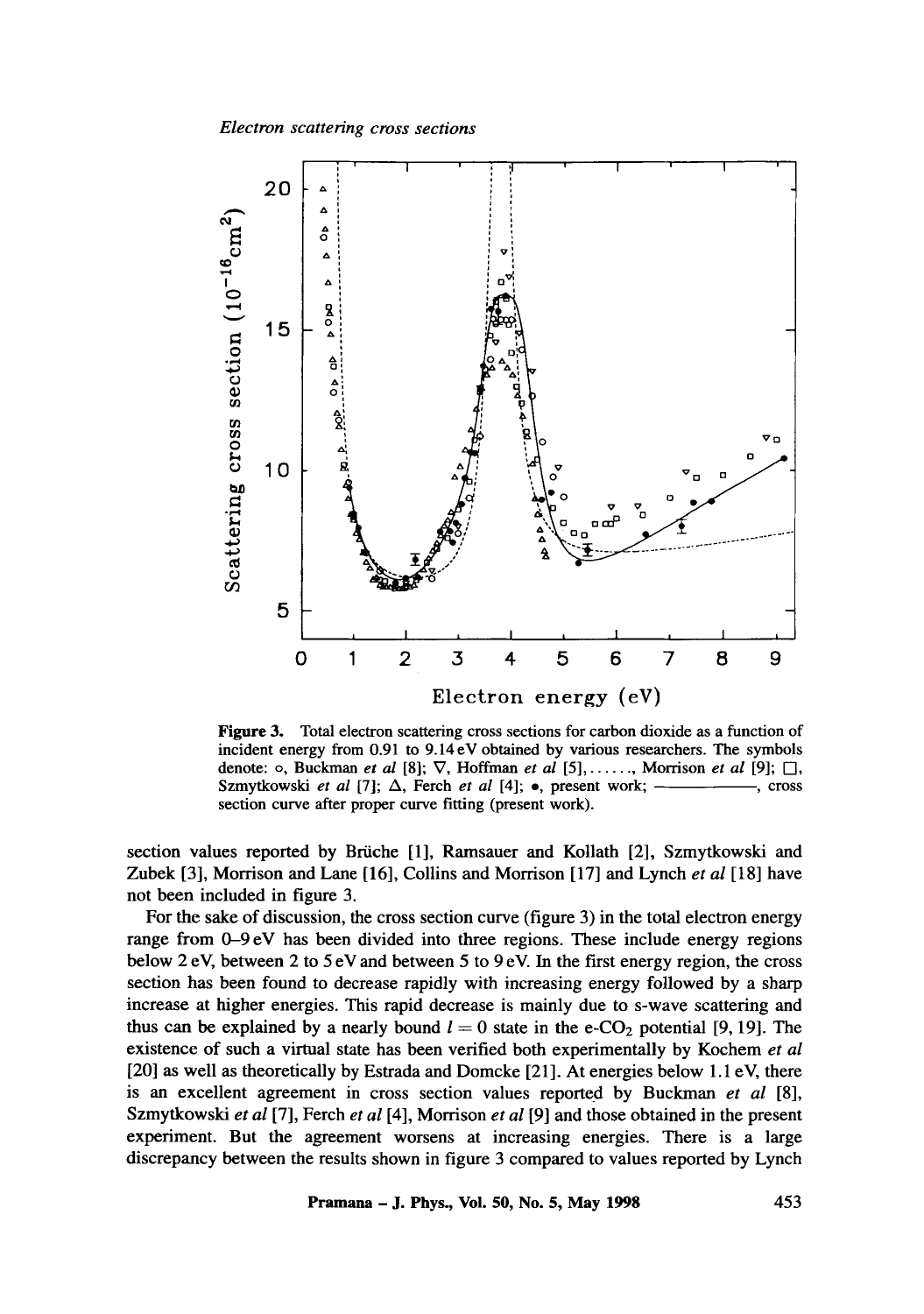*et al* [ 18] at all energies below 2 eV. Also, both the cross section values as well as the electron energies at the minimum have been reported to be different by different researchers. The cross section and the energy minima have been reported in the present work and by Szmytkowski *et al* [7] to be 6.13 and 5.84  $A^2$  at 1.88 and 1.90 eV respectively whereas Ferch *et al* [4], Hoffman *et al* [5], Buckman *et al* [8] and Morrison *et al* [9] have reported the cross section values of 5.85, 6.02, 5.84 and 6.21  $\AA^2$  at the minima of around 1.8, 2.0, 2.0 and 2.0 eV respectively. It may be pointed out here that the minima stated above are not those directly measured by the respective groups, but rather are the results obtained by fitting curves to the values measured by them. Also, it may not be possible to have an exact energy minima in case of Buckman *et al* [8] and Hoffman *et al* [5]. In the first case [8], the energy steps used are large  $(0.5 \text{ eV})$  and therefore, elude finding the exact minimum; in the second case [5], there is no data available below 2.0eV. A comparison of all these values shows that the largest disagreement in cross sections at the minimum is about 6.3%.

The results obtained in the present experiment in the energy region  $2-5$  eV (figure 3) shows a sharp increase in cross section up to the well known maximum centered around 3.8 eV followed by a sharp decrease up to 5 eV energy. The peak around 3.8 eV was attributed to the formation of a shape resonance [22]. The temporary state involved was the  ${}^{2}$ II<sub>u</sub> of the CO<sub>2</sub> ion having a short lifetime. In general, the shape of the resonance peak has been faithfully reproduced by all the work shown in figure 3 but the cross section values at the maximum of the resonance peak and also at the wings around the peak show some discrepancies. To have a clear comparison, the cross section curves reported by Ferch *et al* [4], Buckman *et al* [81, Hoffman *et al* [5], Szmytkowski *et al* [7], and Morrison *et al* [9] along with the curve obtained in the present experiment have been made to undergo proper curve fitting procedure. The cross section curve after proper curve fitting to the results obtained in the present experiment has also been shown in figure 3. This has been carried out using an appropriate mathematical function in the library of large number of such functions available in the Tablecurve-2D (Jandel Scientific) software. After proper fitting, the values of electron energy and cross section at the peak of the shape resonance, width of the peak at 75% of the maximum value and the slopes of the peak at 75% value on both wings of the peak have been obtained and these are given in table 1. The values of 75% was chosen as in most of the curves, it was difficult to get full width at half maximum. Also given in the table are the values of energy resolution used by researchers in their respective experiments. From the table, it is clear that there is a good agreement in the energy values obtained at the peak of the resonance but the cross section values show a large discrepancy between the present results and other investigations. There is large overestimation of cross section of 30.88  $\mathbf{A}^2$ by Morrison *et al* [9] and this is most likely due to the neglect of nuclear motion in the calculation [8]. The cross section values given by Ferch *et al* [4] and Buckman *et al* [8] are 14.2 and 5% lower as compared to the cross section reported in the present work whereas the cross section value (not given in table 1) reported by Sueoka and Mori [6] is almost 30% smaller. There is a fairly good agreement in the cross section value reported by Szmytkowski *et al* [7] and Hoffman *et al* [5] as compared to that given in the present experiment. It is expected that higher the energy resolution used in the experiment, higher is the value of the peak of the shape resonance. But this is not the case as is clear from table 1. The results of all experimental groups at their respective peaks agree with each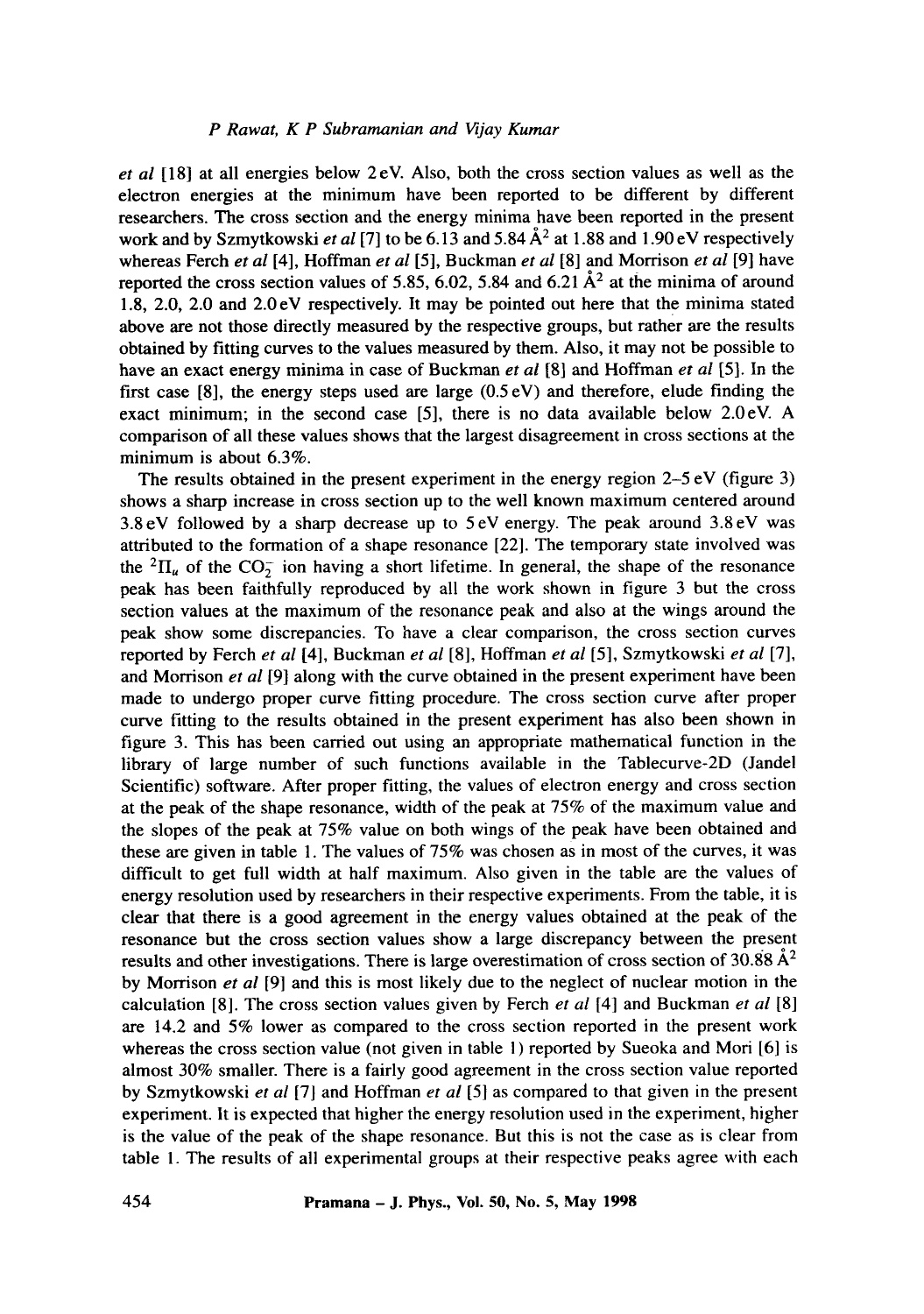|                       | Peak value           |                    |                  |                              |                           |         |
|-----------------------|----------------------|--------------------|------------------|------------------------------|---------------------------|---------|
|                       | Energy<br>resolution | Electron<br>energy | Cross<br>section | $\Delta E$ at 75%<br>of peak | Slope in<br>/eV at $75\%$ |         |
| CO <sub>2</sub>       | in meV               | (eV)               | $(\AA^2)$        | value $(eV)$                 | Rising                    | Falling |
| Frerch et al [4]      | $\sim$ 250           | 3.8                | 13.9             | 1.3                          | 6.4                       | 9.7     |
| Buckman et al [8]     | $\sim$ 250           | 3.9                | 15.4             | 1.1                          | 13.4                      | 8.7     |
| Hoffman et al [5]     | $\sim$ 140           | 3.9                | 16.9             | 1.0                          | 12.1                      | 9.8     |
| Szmytkowski et al [7] | $\sim$ 50            | 3.8                | 16.7             | 0.8                          | 13.1                      | 12.4    |
| Morrison et al [9]    |                      | 3.8                | 30.9             | 0.3                          | 77.6                      | 77.6    |
| Present work          | $\sim$ 45            | 3.8                | 16.2             | 0.9                          | 13.9                      | 14.7    |

**Table** 1. Some characteristic parameters of the shape resonance as obtained after proper curve fitting to the results reported by different experimental groups. Also given in table is the energy resolution used in different experiments.

other within the experimental Uncertainties except possibly those of Ferch *et al* [4]. It appears that such a behaviour cannot be explained by the above argument alone *but* it is felt that the above behaviour could be explained by the combined effect of narrower electron energy width and better discrimination against small angle scattering in different experiments. In the present experiment, it has been shown that error in cross section values due to lack of discrimination against low angle scattering is about 0.5%. Hoffman *et al* [5] have pointed out that their measurements may be 1% too low at 4 eV and less than  $1\%$  too low at  $10 \text{ eV}$  because of inadequate discrimination against forward scattered electrons. In a subsequent paper, Buckman and Lohmann [23] have discussed about the problem of low angle scattering in their experimental system and estimated this error to be less than  $0.1\%$  at about  $2 \text{ eV}$  electron energy. The small angle contribution was estimated to be below 0.5% at all electron energies of interest in the experimental system reported by Szmytkowski *et al* [7] where as no such estimate was reported by Ferch *et al* [4].

Also given in table 1 are the  $\Delta E$  values at 75% of the peak value of the shape resonance and modulus of the slopes at the two sides of the peak at 75% peak value. The values of the modulus of the slopes on the rising and falling sides of the peak as given by different experimental groups show that the resonance peak is more or less symmetrical around the maximum in the present work as well as in the experiment reported by Szmytkowski *et al*  [7] whereas the experiments by Ferch *et al* [4], Buckman *et al* [8] and Hoffman *et al* [5] show that the resonance peak is asymmetrical in nature. This may be attributed to the energy resolution used in the experiment. It has been found (table 1) that higher the energy resolution, more symmetrical is the resonance peak around the maximum.

In the energy region from 5-9 eV, cross section values reported by the three experimental groups only  $(5, 7)$  and present work) have been shown in figure 3 along with the theoretically computed values of Morrison *et al* [9]. Unfortunately, Fetch *et al* [4] and Buckman *et al* [8] have not carried out these measurements beyond 4.62 and 5.0eV respectively. The general trend in this energy region as suggested by different research groups is that the cross section curve passes through a minimum on the decreasing wing of the main shape resonance peak followed by an increase in cross sections at higher energies. The minimum as reported in the present experiment as well as Szmytkowski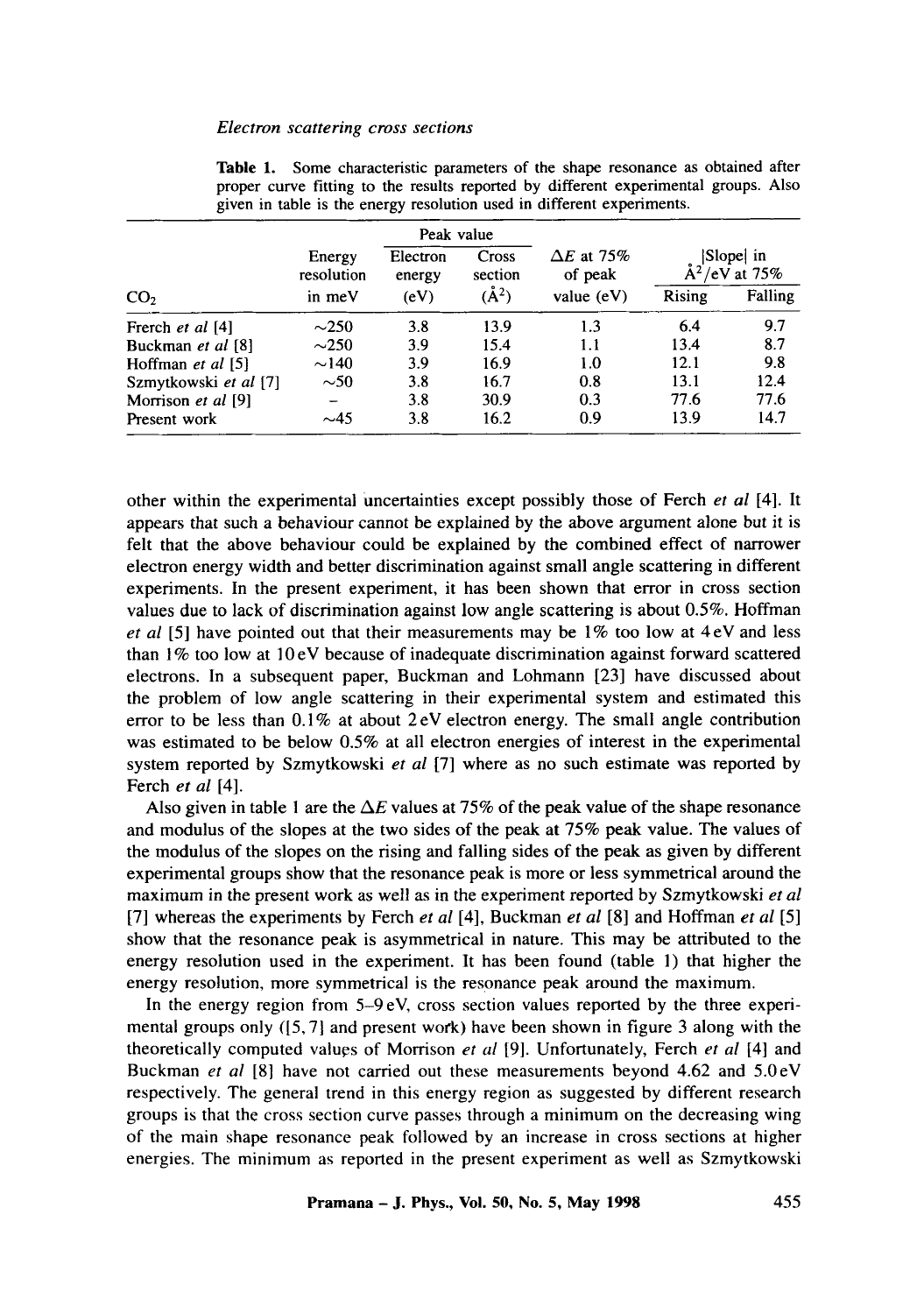|                             | Electron        |                                  |        |               |  |  |  |
|-----------------------------|-----------------|----------------------------------|--------|---------------|--|--|--|
| Wavelength                  | Source          | Photo-ion                        | energy | Cross section |  |  |  |
| $\lambda$ (Å <sup>2</sup> ) | gas             | state                            | (eV)   | $(\AA^2)$     |  |  |  |
| 744                         | Ar              | $^2P_{3/2}$                      | 0.91   | 9.38          |  |  |  |
| 736                         | Ar              | $^2P_{3/2}$                      | 1.09   | 7.96          |  |  |  |
| 584                         | CO <sub>2</sub> | $\tilde{C}^2\Sigma_g^+$          | 1.80   | 6.01          |  |  |  |
| 744                         | Kr              | $^{2}P_{1/2}$                    | 2.00   | 6.19          |  |  |  |
| 736                         | Kr              | $^2\!P_{1/2}$                    | 2.18   | 6.84          |  |  |  |
| 744                         | Kr              | $^{2}P_{3/2}$                    | 2.66   | 7.83          |  |  |  |
| 736                         | Kr              | $^{2}P_{3/2}$                    | 2.85   | 7.84          |  |  |  |
| 744                         | CO <sub>2</sub> | $\tilde{X}^2\Pi_g$               | 2.90   | 7.44          |  |  |  |
| 584                         | CO <sub>2</sub> | $\tilde{B}^2\Sigma^+_u(\nu=1)$   | 2.96   | 8.15          |  |  |  |
| 736                         | CO <sub>2</sub> | $\tilde{X}^2\Pi_{\epsilon}$      | 3.07   | 8.80          |  |  |  |
| 584                         | CO <sub>2</sub> | $\tilde{B}^2\Sigma^+_\mu(\nu=0)$ | 3.12   | 9.74          |  |  |  |
| 744                         | Xe              | $^{2}P_{1/2}$                    | 3.23   | 10.65         |  |  |  |
| 584                         | CO <sub>2</sub> | $\tilde{A}^2\Pi_u(\nu=4)$        | 3.31   | 10.62         |  |  |  |
| 736                         | Xe              | $^{2}P_{1/2}$                    | 3.41   | 12.89         |  |  |  |
| 584                         | CO <sub>2</sub> | $\tilde{A}^2\Pi_u(\nu=3)$        | 3.46   | 13.74         |  |  |  |
| 584                         | CO <sub>2</sub> | $\tilde{A}^2\Pi_u(\nu=2)$        | 3.61   | 15.75         |  |  |  |
| 584                         | CO <sub>2</sub> | $\tilde{A}^2\Pi_{\mu}(\nu=1)$    | 3.75   | 15.68         |  |  |  |
| 584                         | CO <sub>2</sub> | $\tilde{A}^2\Pi_u(\nu=0)$        | 3.89   | 16.22         |  |  |  |
| 744                         | Xe              | $^{2}P_{3/2}$                    | 4.59   | 8.95          |  |  |  |
| 736                         | Xe              | $^{2}P_{3/2}$                    | 4.77   | 9.21          |  |  |  |
| 584                         | Ar              | $^2\!P_{1/2}$                    | 5.28   | 6.71          |  |  |  |
| 584                         | Ar              | $^2P_{3/2}$                      | 5.46   | 7.18          |  |  |  |
| 584                         | Kr              | $^2\!P_{1/2}$                    | 6.55   | 7.73          |  |  |  |
| 584                         | Kr              | $^{2}P_{3/2}$                    | 7.22   | 8.02          |  |  |  |
| 584                         | CO <sub>2</sub> | $\tilde{X}^2\Pi_g$               | 7.44   | 8.85          |  |  |  |
| 584                         | Xe              | $^2\!P_{1/2}$                    | 7.78   | 8.88          |  |  |  |
| 584                         | Xe              | $^{2}P_{3/2}$                    | 9.14   | 10.43         |  |  |  |

Table 2. Total electron scattering cross sections for carbon dioxide at various electron energies. Mso given are the photon wavelength, the source gas and the photoion state for the corresponding electron energy.

*et al* [7] and Hoffman *et al* [5] occurs almost at the same energy of about 5.4 eV with different cross section values of 6.9, 7.9 and  $8.5 \text{ Å}^2$  respectively. Morrison *et al* [9] reported a minimum value of 7.1  $\AA^2$  at the electron energy of 6.0 eV but the increase in cross section values was rather slow at higher electron energies. At electron energies between 5.5 and 9 eV, rate of change of cross section per unit electron energy has been found to be almost similar in the three cases, but absolute values of cross sections are quite different. At the two typical energies 7.5 and 9.0eV, the cross section values reported in the present work are lower by 10% and 7% as compared to those given by Szmytkowski *et al* [7] and by 15 and 9% with respect to cross sections obtained by Hoffman *et al* [5].